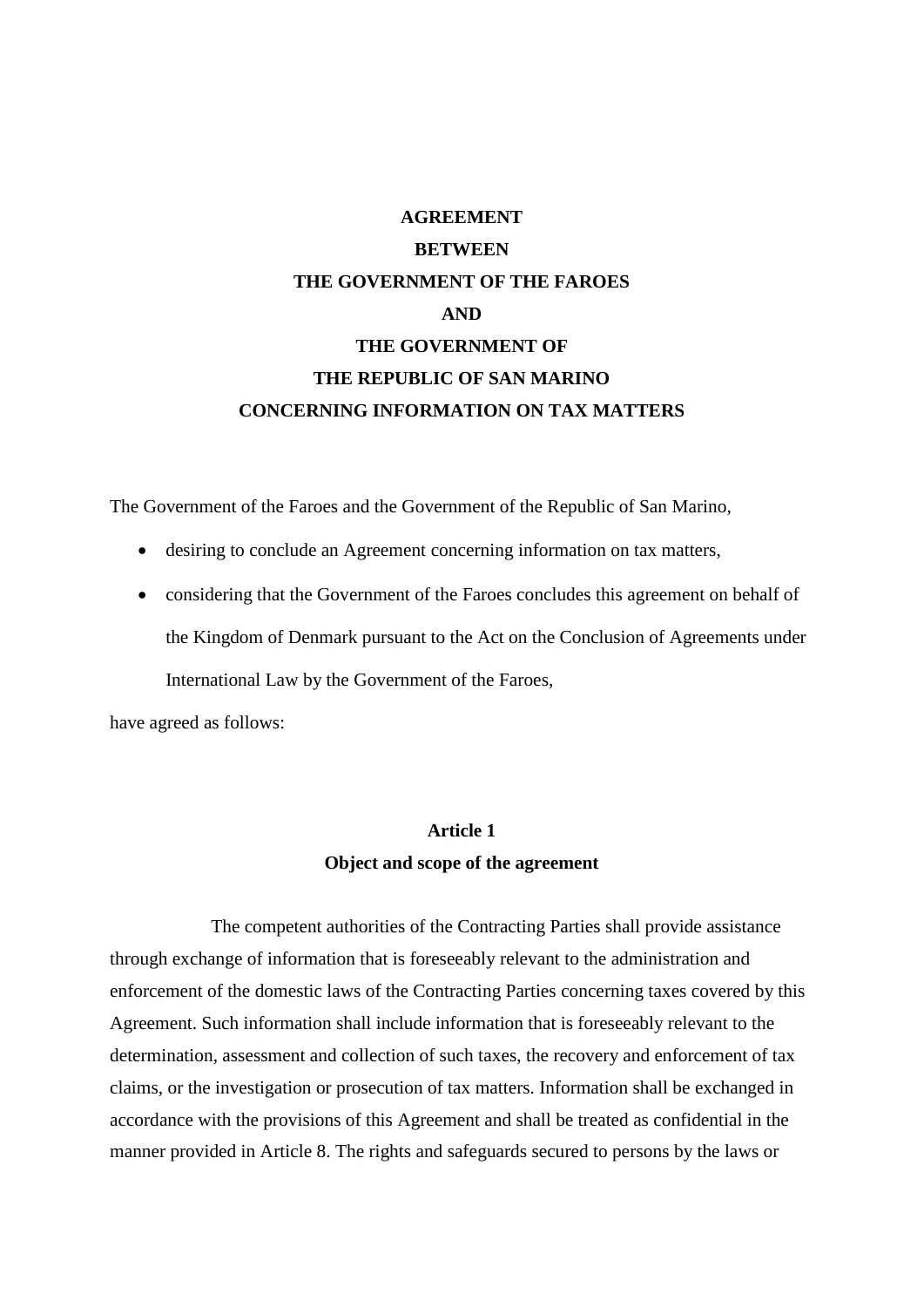administrative practice of the requested Party remain applicable to the extent that they do not unduly prevent or delay effective exchange of information.

## **Article 2 Jurisdiction**

A Requested Party is not obligated to provide information which is neither held by its authorities nor in the possession or control of persons who are within its territorial jurisdiction.

#### **Article 3**

#### **Taxes covered**

1. This Agreement shall apply to the following taxes imposed by the Contracting Parties:

a) in the case of San Marino: the General Income Tax which is levied: (i) on individuals; (ii) on bodies corporate and proprietorships

b) in the case of the Faroes:

(i) taxes on income or profit; and

(ii) value added tax (meirvirðisgjald).

2. This Agreement shall also apply to any identical or any substantially similar taxes imposed after the date of signature of the Agreement in addition to or in place of the existing taxes. The competent authorities of the Contracting Parties shall notify each other of any substantial changes to the taxation and related information gathering measures covered by the Agreement.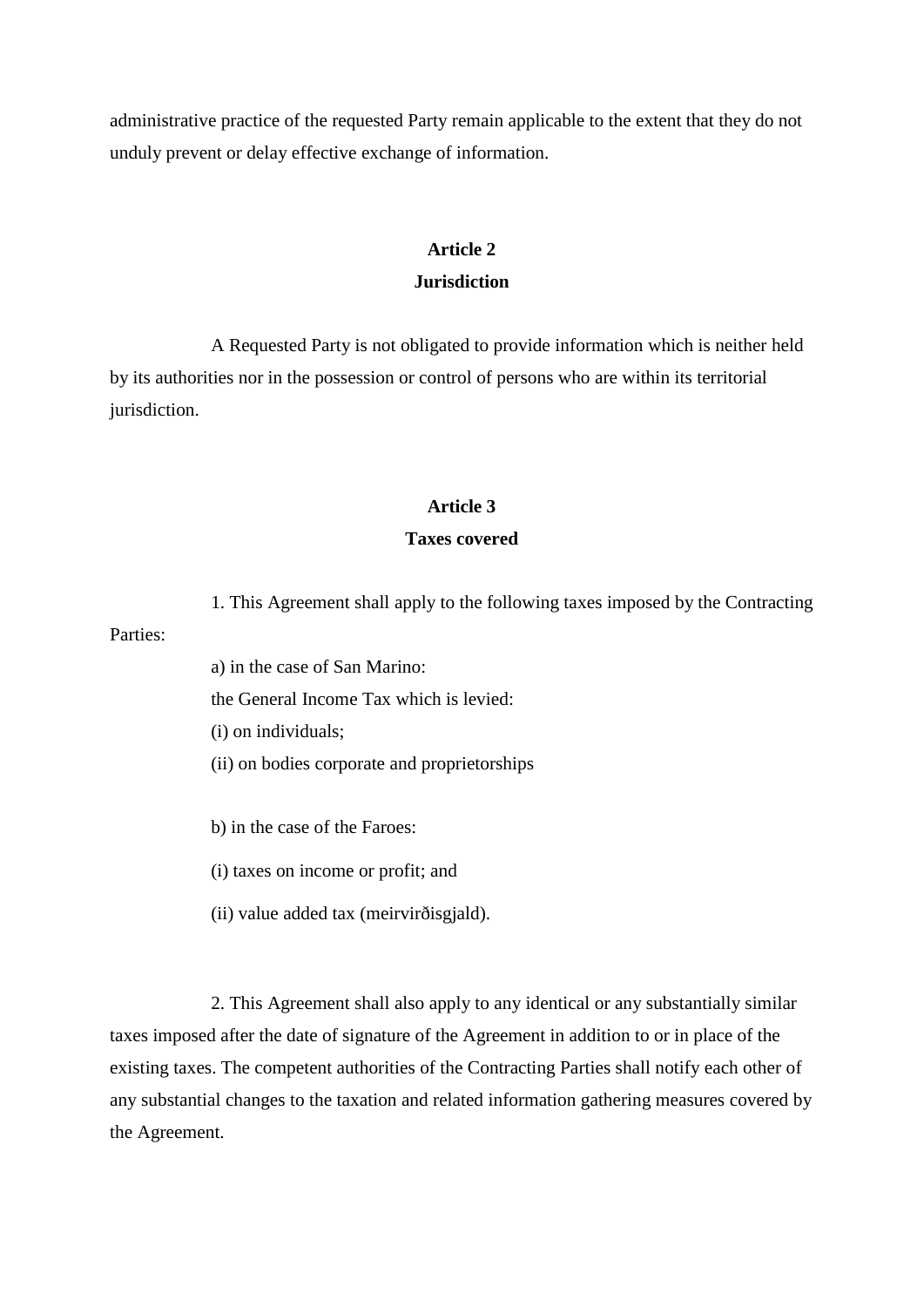#### **Article 4**

#### **Definitions**

1. For the purposes of this Agreement, unless otherwise defined:

a) the term "Contracting Party" means the Faroes or the Republic of San Marino as the context requires;

b) the term "San Marino" means the territory of the Republic of San Marino, including any other area within which the Republic of San Marino, in accordance with international law, exercises sovereign rights or jurisdiction;

c) the term "the Faroes" means the landmass of the Faroes and their territorial waters and any area outside the territorial waters where the Faroes according to Faroese legislation and in accordance with international law, may exercise rights with respect to the seabed and subsoil and their natural resources;

d) the term "competent authority" means:

(i) in San Marino, the Ministry of Finance;

(ii) in the Faroes, the Minister of Finance or his authorised representative or the authority which is designated as a competent authority for the purpose of this Agreement;

e) the term "person" includes an individual, a company and any other body of persons;

f) the term "company" means any body corporate or any entity that is treated as a body corporate for tax purposes;

g) the term "publicly traded company" means any company whose principal class of shares is listed on a recognised stock exchange provided its listed shares can be readily purchased or sold by the public. Shares can be purchased or sold "by the public" if the purchase or sale of shares is not implicitly or explicitly restricted to a limited group of investors;

h) the term "principal class of shares" means the class or classes of shares representing a majority of the voting power and value of the company;

i) the term "recognised stock exchange" means any stock exchange agreed upon by the competent authorities of the Contracting Parties;

j) the term "collective investment fund or scheme" means any pooled investment vehicle, irrespective of legal form. The term "public collective investment fund or scheme" means any collective investment fund or scheme provided the units, shares or other interests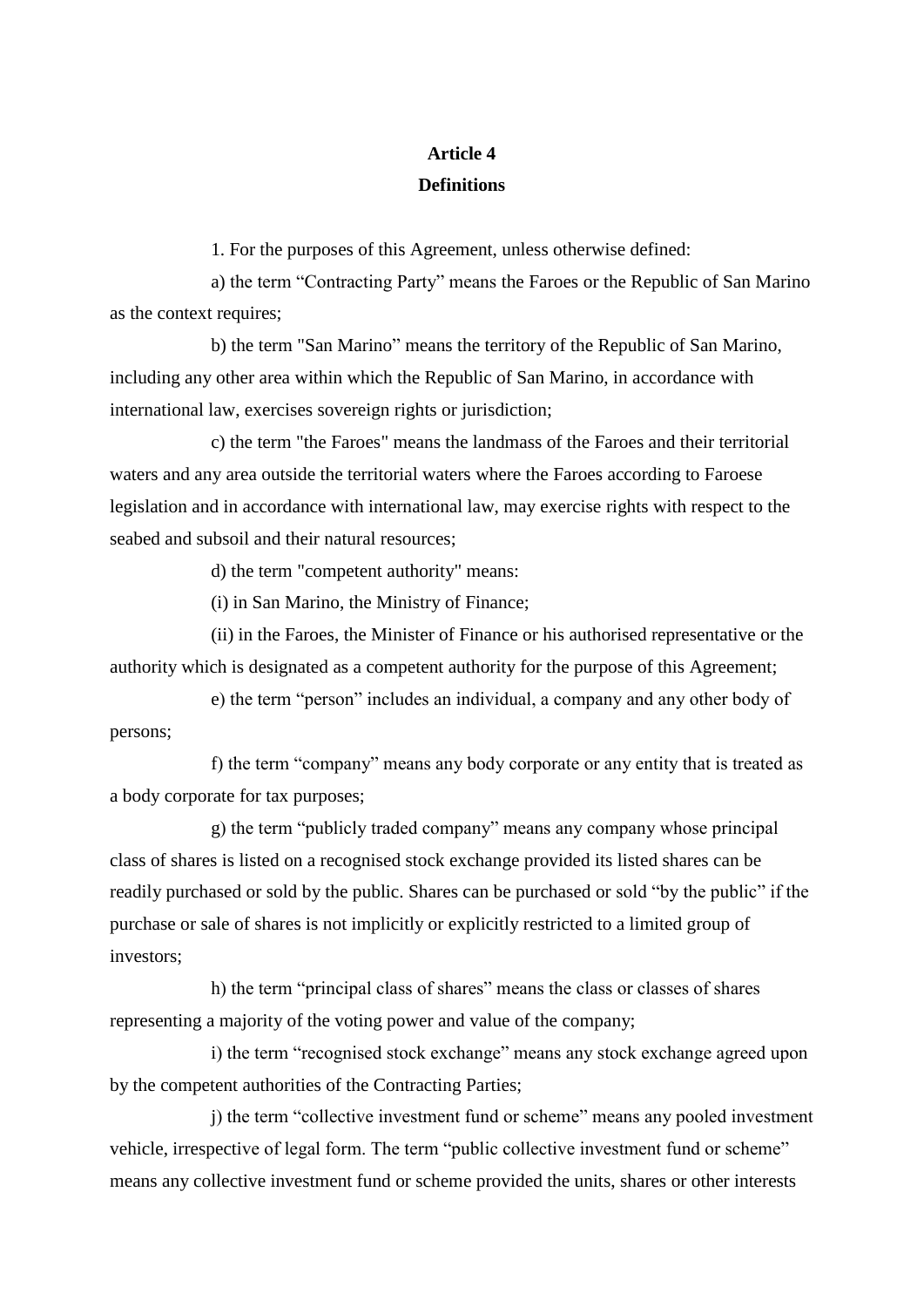in the fund or scheme can be readily purchased, sold or redeemed by the public. Units, shares or other interests in the fund or scheme can be readily purchased, sold or redeemed "by the public" if the purchase, sale or redemption is not implicitly or explicitly restricted to a limited group of investors;

k) the term "tax" means any tax to which the Agreement applies;

l) the term "applicant Party" means the Contracting Party requesting information;

m) the term "requested Party" means the Contracting Party requested to provide information;

n) the term "information gathering measures" means laws and administrative or judicial procedures that enable a Contracting Party to obtain and provide the requested information;

o) the term "information" means any fact, statement or record in any form whatever;

p) the term "criminal tax matters" means tax matters involving intentional conduct which is liable to prosecution under the criminal laws of the applicant party;

q) the term "criminal laws" means all criminal laws designated as such under domestic law irrespective of whether contained in the tax laws, the criminal code or other statutes.

2. As regards the application of this Agreement at any time by a Contracting Party, any term not defined therein shall, unless the context otherwise requires, have the meaning that it has at that time under the law of that Party, any meaning under the applicable tax laws of that Party prevailing over a meaning given to the term under other laws of that Party.

### **Article 5**

### **Exchange of Information Upon Request**

1. The competent authority of the requested Party shall provide upon request information for the purposes referred to in Article 1. Such information shall be exchanged without regard to whether the conduct being investigated would constitute a crime under the laws of the requested Party if such conduct occurred in the requested Party.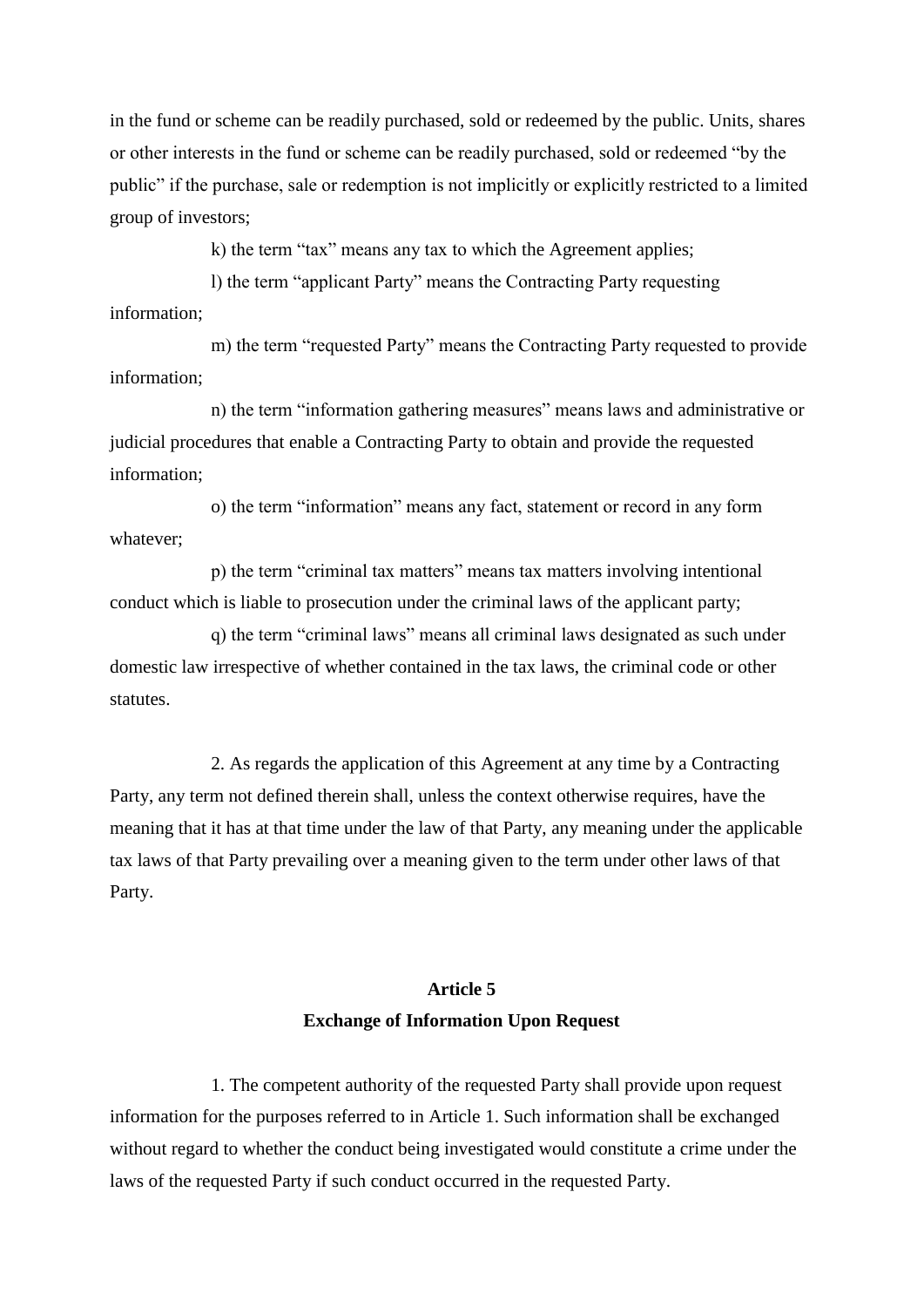2. If the information in the possession of the competent authority of the requested Party is not sufficient to enable it to comply with the request for information, that Party shall use all relevant information gathering measures to provide the applicant Party with the information requested, notwithstanding that the requested Party may not need such information for its own tax purposes.

3. If specifically requested by the competent authority of an applicant Party, the competent authority of the requested Party shall provide information under this Article, to the extent allowable under its domestic laws, in the form of depositions of witnesses and authenticated copies of original records.

4. Each Contracting Party shall ensure that its competent authorities for the purposes specified in Article 1 of the Agreement, have the authority to obtain and provide upon request:

a) information held by banks, other financial institutions, and any person acting in an agency or fiduciary capacity including nominees and trustees;

b) information regarding the ownership of companies, partnerships, trusts, foundations, "Anstalten" and other persons, including, within the constraints of Article 2, ownership information on all such persons in an ownership chain; in the case of trusts, information on settlors, trustees and beneficiaries; and in the case of foundations, information on founders, members of the foundation council and beneficiaries. Further, this Agreement does not create an obligation on the Contracting Parties to obtain or provide ownership information with respect to publicly traded companies or public collective investment funds or schemes unless such information can be obtained without giving rise to disproportionate difficulties.

5. The competent authority of the applicant Party shall provide the following information to the competent authority of the requested Party when making a request for information under the Agreement to demonstrate the foreseeable relevance of the information to the request:

(a) the identity of the person under examination or investigation;

(b) a statement of the information sought including its nature and the form in which the applicant Party wishes to receive the information from the requested Party;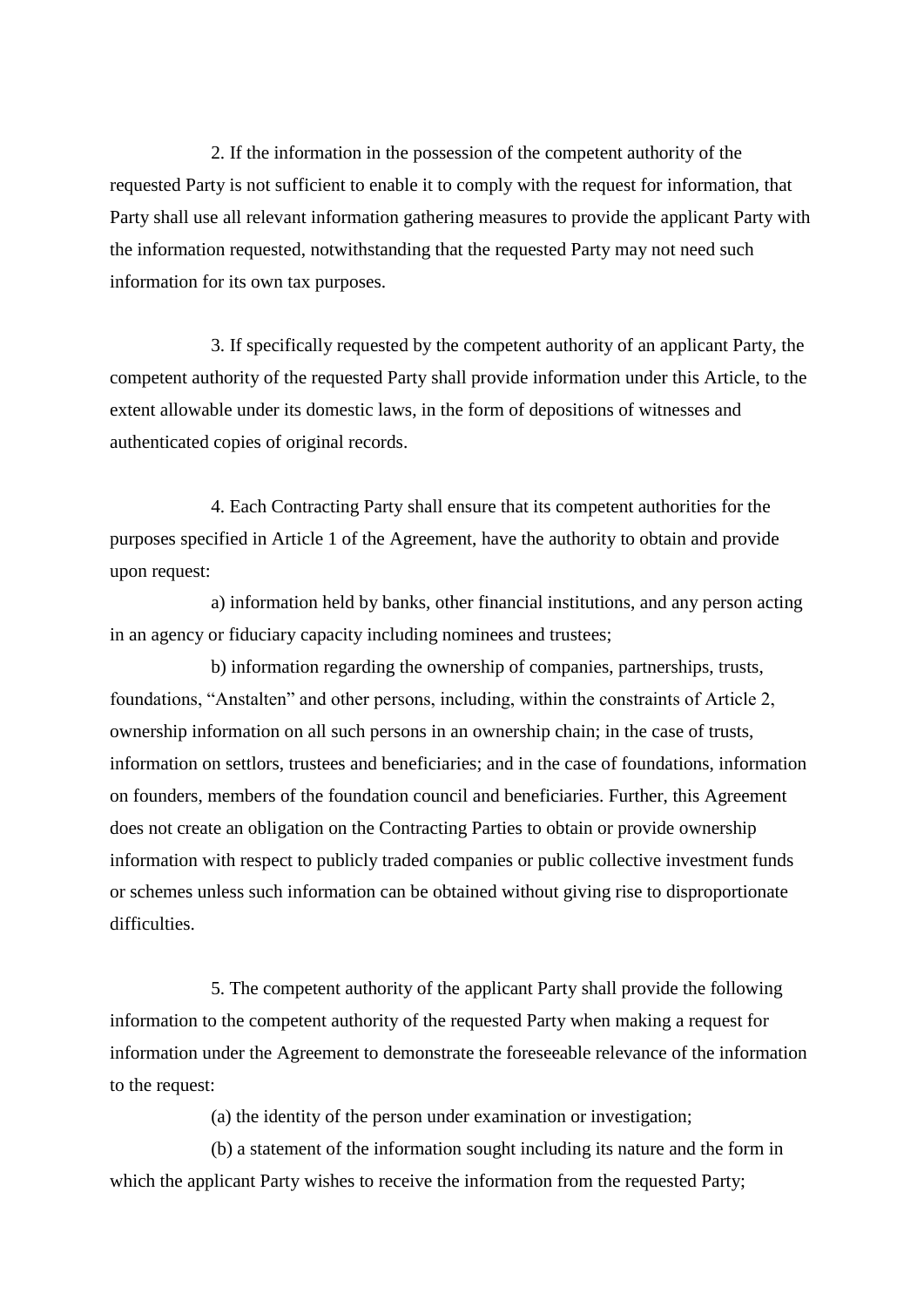(c) the tax purpose for which the information is sought;

(d) grounds for believing that the information requested is held in the requested Party or is in the possession or control of a person within the jurisdiction of the requested Party;

(e) to the extent known, the name and address of any person believed to be in possession of the requested information;

(f) a statement that the request is in conformity with the law and administrative practices of the applicant Party, that if the requested information was within the jurisdiction of the applicant Party then the competent authority of the applicant Party would be able to obtain the information under the laws of the applicant Party or in the normal course of administrative practice and that it is in conformity with this Agreement;

(g) a statement that the applicant Party has pursued all means available in its own territory to obtain the information, except those that would give rise to disproportionate difficulties.

6. The competent authority of the requested Party shall forward the requested information as promptly as possible to the applicant Party. To ensure a prompt response, the competent authority of the requested Party shall:

a) Confirm receipt of a request in writing to the competent authority of the applicant Party and shall notify the competent authority of the applicant Party of deficiencies in the request, if any, within 60 days of the receipt of the request.

b) If the competent authority of the requested Party has been unable to obtain and provide the information within 90 days of receipt of the request, including if it encounters obstacles in furnishing the information or it refuses to furnish the information, it shall immediately inform the applicant Party, explaining the reason for its inability, the nature of the obstacles or the reasons for its refusal.

## **Article 6 Tax Examinations Abroad**

1. A Contracting Party may allow representatives of the competent authority of the other Contracting Party to enter the territory of the first-mentioned Party to interview individuals and examine records with the written consent of the persons concerned. The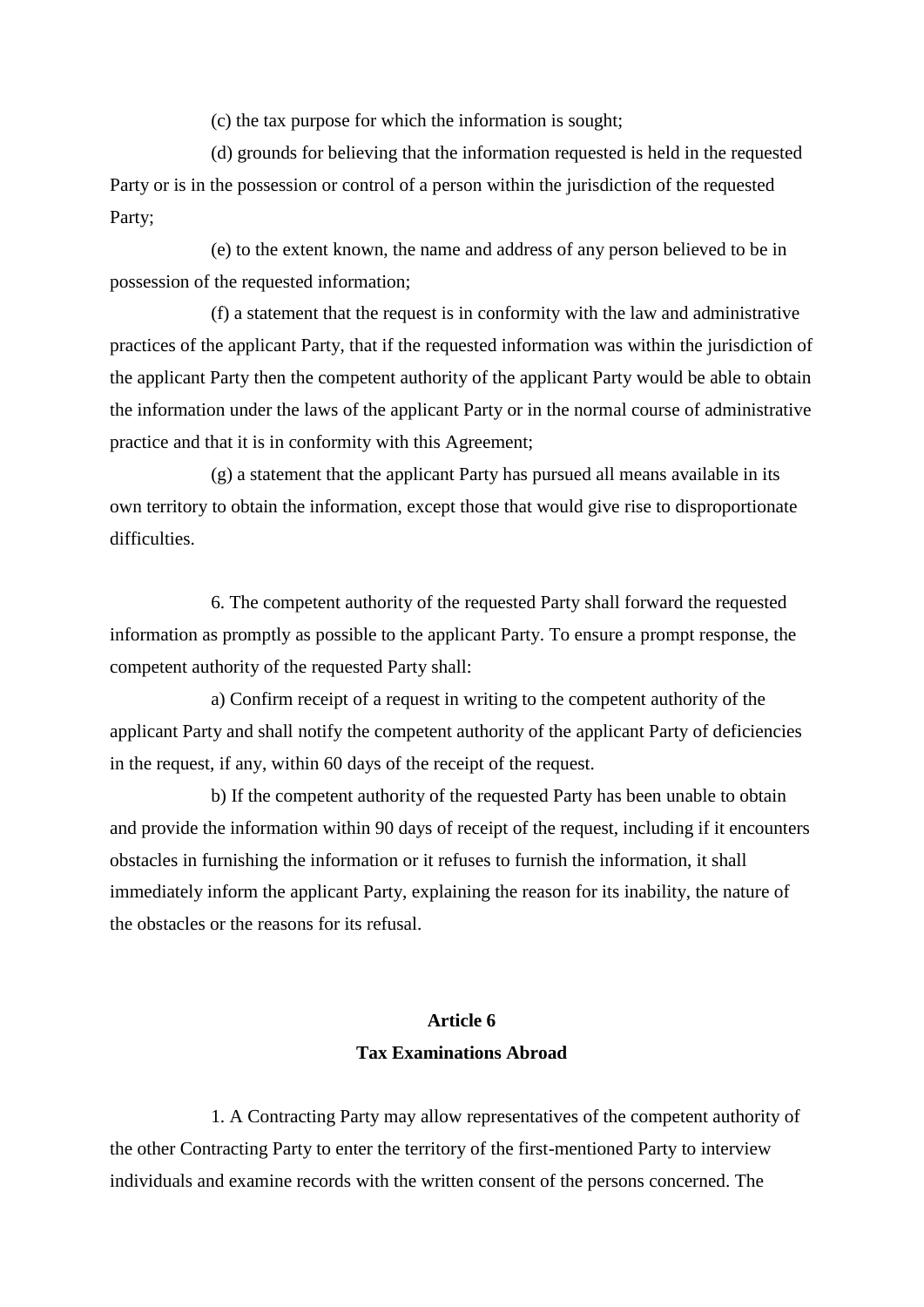competent authority of the second-mentioned Party shall notify the competent authority of the first-mentioned Party of the time and place of the meeting with the individuals concerned.

2. At the request of the competent authority of one Contracting Party, the competent authority of the other Contracting Party may allow representatives of the competent authority of the first-mentioned Party to be present at the appropriate part of a tax examination in the second-mentioned Party.

3. If the request referred to in paragraph 2 is acceded to, the competent authority of the Contracting Party conducting the examination shall, as soon as possible, notify the competent authority of the other Party about the time and place of the examination, the authority or official designated to carry out the examination and the procedures and conditions required by the first-mentioned Party for the conduct of the examination. All decisions with respect to the conduct of the tax examination shall be made by the Party conducting the examination.

# **Article 7 Possibility of Declining a Request**

1. The requested Party shall not be required to obtain or provide information that the applicant Party would not be able to obtain under its own laws for purposes of the administration or enforcement of its own tax laws. The competent authority of the requested Party may decline to assist where the request is not made in conformity with this Agreement.

2. The provisions of this Agreement shall not impose on a Contracting Party the obligation to supply information which would disclose any trade, business, industrial, commercial or professional secret or trade process. Notwithstanding the foregoing, information of the type referred to in Article 5, paragraph 4 shall not be treated as such a secret or trade process merely because it meets the criteria in that paragraph.

3. The provisions of this Agreement shall not impose on a Contracting Party the obligation to obtain or provide information, which would reveal confidential communications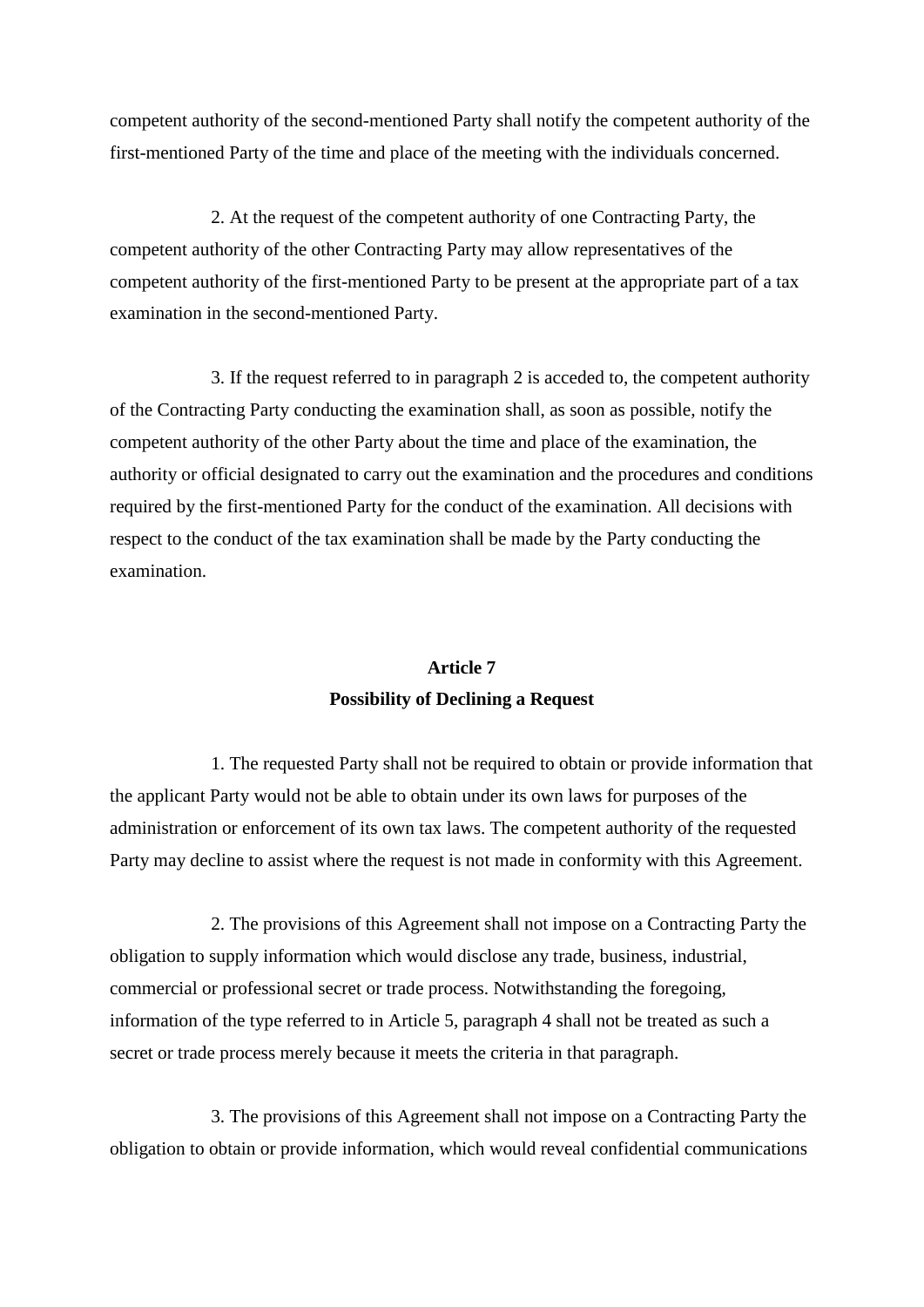between a client and an attorney, solicitor or other admitted legal representative where such communications are:

(a) produced for the purposes of seeking or providing legal advice or

(b) produced for the purposes of use in existing or contemplated legal proceedings.

4. The requested Party may decline a request for information if the disclosure of the information would be contrary to public policy (ordre public).

5. A request for information shall not be refused on the ground that the tax claim giving rise to the request is disputed.

6. The requested Party may decline a request for information if the information is requested by the applicant Party to administer or enforce a provision of the tax law of the applicant Party, or any requirement connected therewith, which discriminates against a national of the requested Party as compared with a national of the applicant Party in the same circumstances.

# **Article 8 Confidentiality**

Any information received by a Contracting Party under this Agreement shall be treated as confidential and may be disclosed only to persons or authorities (including courts and administrative bodies) in the jurisdiction of the Contracting Party concerned with the assessment or collection of, the enforcement or prosecution in respect of, or the determination of appeals in relation to, the taxes imposed by a Contracting Party. Such persons or authorities shall use such information only for such purposes. They may disclose the information in public court proceedings or in judicial decisions. The information may not be disclosed to any other person or entity or authority or any other jurisdiction without the express written consent of the competent authority of the requested Party.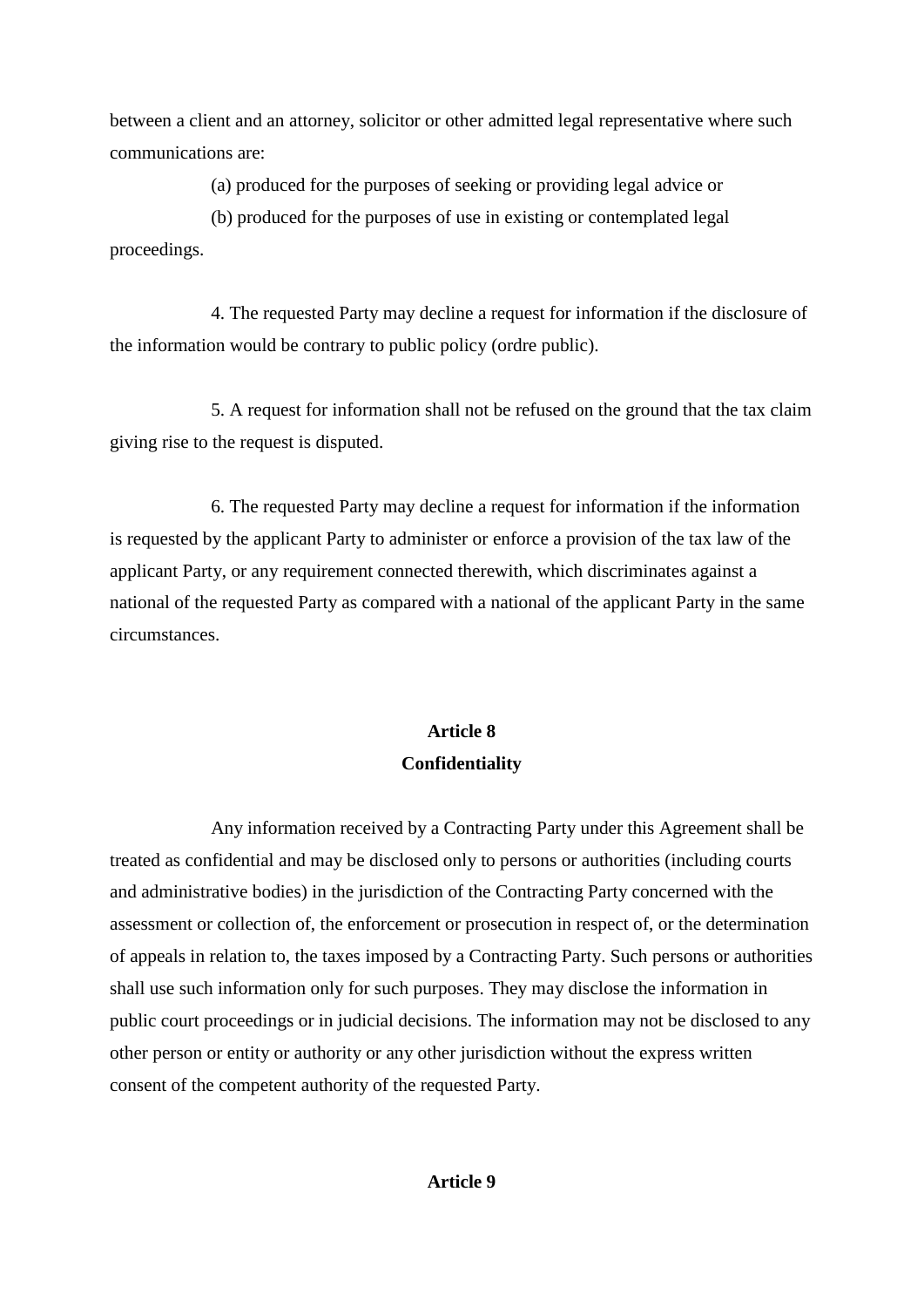#### **Costs**

Incidence of costs incurred in providing assistance shall be agreed by the Contracting Parties.

# **Article 10 Mutual agreement procedure**

1. Where difficulties or doubts arise between the Parties regarding the implementation or interpretation of this Agreement, the respective competent authorities shall endeavour to resolve the matter by mutual agreement.

2. In addition to the agreements referred to in paragraph 1, the competent authorities of the Contracting Parties may mutually agree on the procedures to be used under Articles 5 and 6.

3. The competent authorities of the Contracting Parties may communicate with each other directly for purposes of reaching agreement under this Article.

### **Article 11**

#### **Entry into Force**

1. Each of the Parties shall notify the other in writing of the completion of the procedures required by its law for the entry into force of this Agreement.

2. The Agreement shall enter into force on the thirtieth day after the receipt of the later of these notifications and shall thereupon have effect

(a) for criminal tax matters on that date;

(b) for all other matters covered in Article 1, for taxable periods beginning on or after the first day of January of the year next following the date on which the Agreement enters into force, or where there is no taxable period, for all charges to tax arising on or after